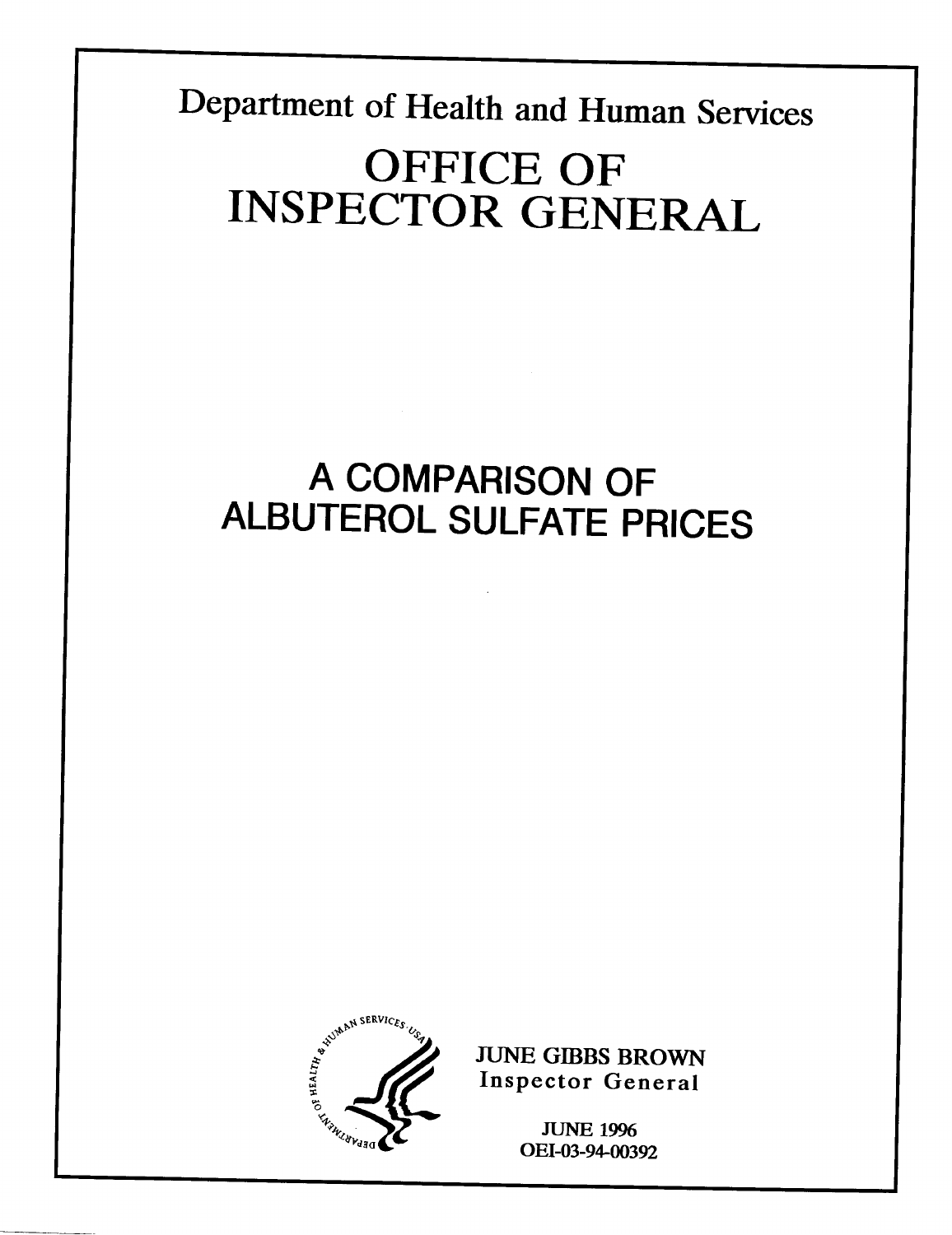#### **OFFICE OF INSPECTOR GENERAL**

The mission of the Office of Inspector General (OIG), as mandated by Public Law 95-452, as amended, is to protect the integrity of the Department of Health and Human Services' (HHS) programs as well as the health and welfare of beneficiaries sewed by those programs. This statutory mission is carried out through a nationwide network of audits, investigations, and inspections conducted by three OIG operating components: the Office of Audit Services, the Office of Investigations, and the Office of Evaluation and Inspections. The OIG also informs the Secretary of HHS of program and management problems and recommends courses to correct them.

#### **OFFICE OF AUDIT SERVICES**

The OIG's Office of Audit Services (OAS) provides all auditing services for HHS, either by conducting audits with its own audit resources or by overseeing audit work done by others. Audits examine the performance of HHS programs and/or its grantees and contractors in carrying out their respective responsibilities and are intended to provide independent assessments of HHS programs and operations in order to reduce waste, abuse, and mismanagement and to promote economy and efficiency throughout the Department.

#### **OFFICE OF INVESTIGATIONS**

The OIG'S Office of Investigations (01) conducts criminal, civil, and administrative investigations of allegations of wrongdoing in HHS programs or to HHS beneficiaries and of unjust enrichment by providers. The investigative efforts of 01 lead to criminal convictions, administrative sanctions, or civil money penalties. The 01 also oversees State Medicaid fraud control units which investigate and prosecute fraud and patient abuse in the Medicaid program.

#### **OFFICE OF EVALUATION AND INSPECTIONS**

The OIG'S Office of Evaluation and Inspections (OEI) conducts short-term management and program evaluations (called inspections) that focus on issues of concern to the Department, the Congress, and the public. The findings and recommendations contained in these inspection reports generate rapid, accurate, and up-to-date information on the efficiency, vulnerability, and effectiveness of departmental programs. This report was prepared in the Philadelphia Regional Office under the direction of Robert A. Vito, Regional Inspector General.

#### **PHILADELPHIA REGIONAL STAFF FIEADQUARTERS STAFF**

Robert Katz, *Program Analyst*  Nancy Molyneaux, *Program Analyst*  Cynthia Hansford, *Program Assistant* 

Linda M. Ragone, *Project Leader* Mary Beth Clarke, *Program Specialist* 

To obtain copies of this report, please call the Philadelphia Regional Office at (800) 531-9562.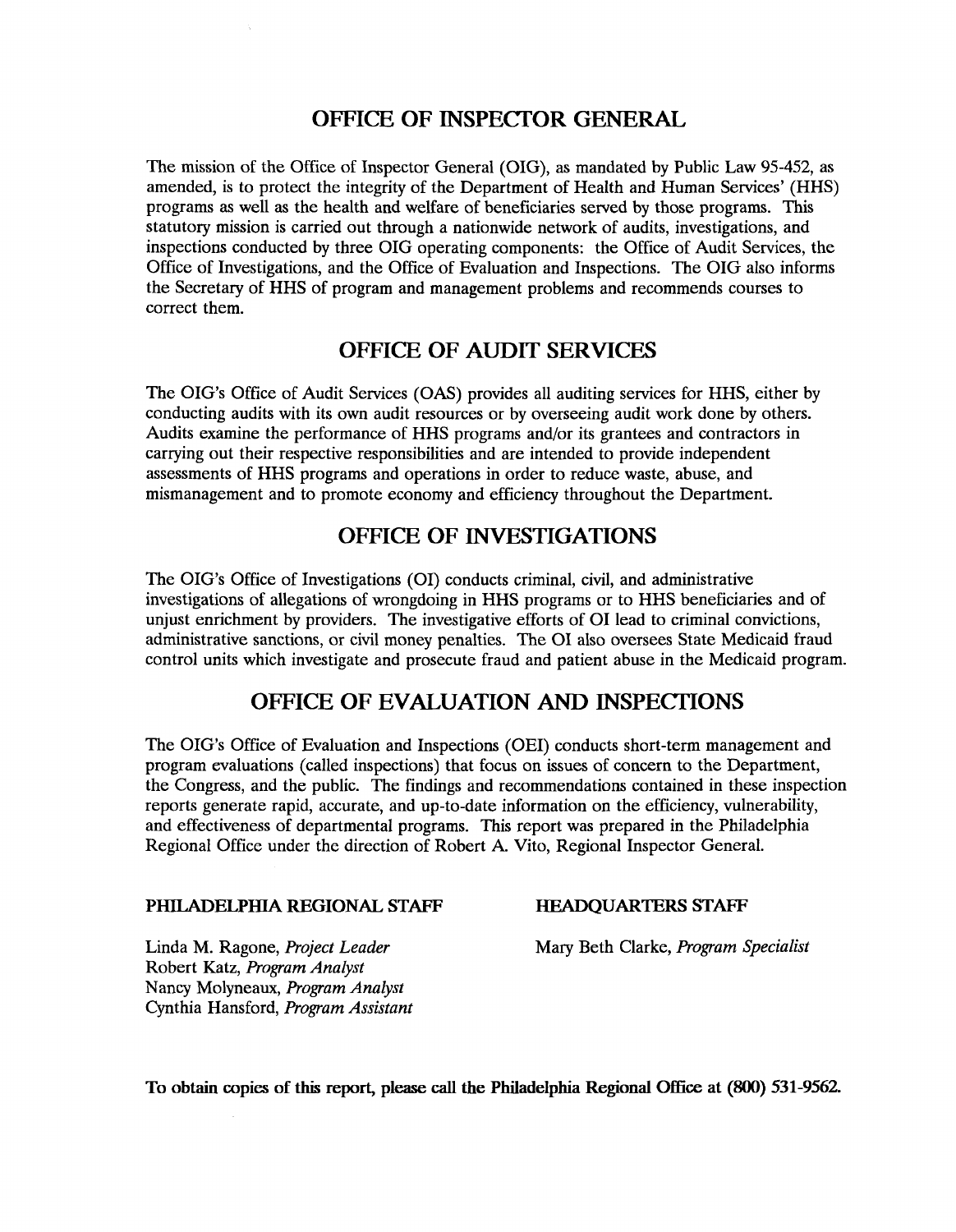Department of Health and Human Services **OFFICE OF** 

**INSPECTOR GENERAL** 

# A COMPARISON OF **ALBUTEROL SULFATE PRICES**



**JUNE GIBBS BROWN** Inspector General

> **JUNE 1996** OEI-03-94-00392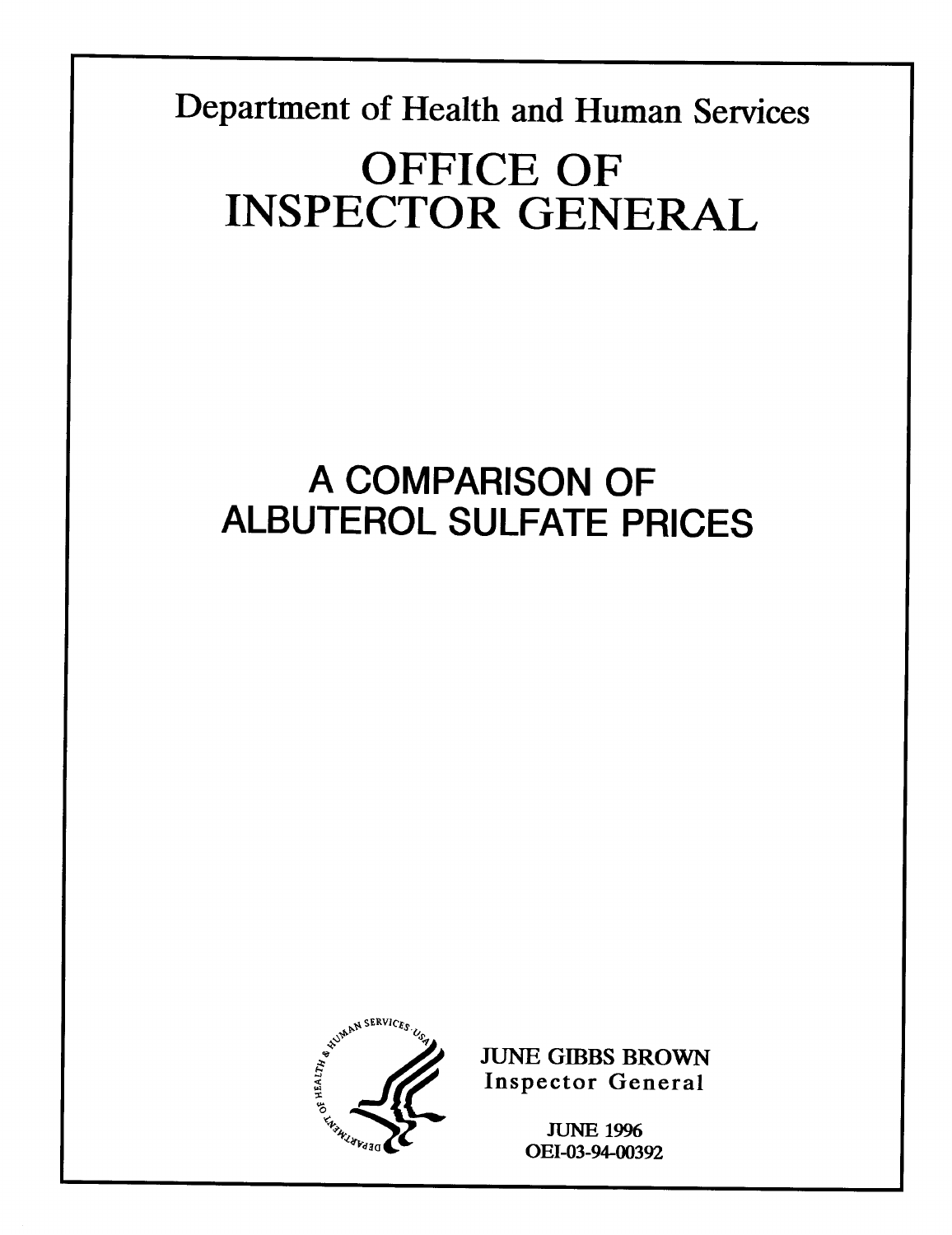#### **PURPOSE**

To assess the appropriateness of the amount Medicare allows for albuterol sulfate, a prescription inhalation drug used in nebulizers.

#### **BACKGROUND**

**A** nebulizer is a type of durable medical equipment (DME) through which prescription drugs are administered for inhalation therapy. Patients with conditions such as asthma or emphysema may require treatment that involves the use of a nebulizer. The nebulizer is used by placing an inhalation prescription drug into its reservoir which is then converted into a fine spray by the power source and inhaled by the user.

One prescription drug that is commonly used for inhalation therapy with nebulizers is albuterol sulfate (0.083% concentration). Between January of 1994 and February of 1995, Medicare allowed \$182 million for this drug, 68 percent of the \$269 million in total Medicare allowances for all nebulizer drugs.

We surveyed pharmaceutical buying groups, mail-order pharmacies, and retail pharmacy stores and compared their prices for generic versions of albuterol sulfate to the amount that Medicare allows.

#### **FINDINGS**

#### *Many pharmacies surveyed charged customers less for generic albuterol sulfate than Medicare allowed.*

A customer would pay less than Medicare for albuterol sulfate in more than half of the retail stores surveyed and in all of the mail-order pharmacies contacted. Fifty-five percent of retail pharmacy stores (60 of 109) charged less for generic versions of albuterol sulfate than the \$0.43 per milliliter that Medicare allowed. Four mail-order pharmacies charged between 2 and 12 percent less than Medicare reimburses, and one charged 53 percent less.

#### All five buying groups surveyed had negotiated prices substantially lower than Medicare *reimbursement for albuterol sulfate.*

The generic drug prices the five buying groups negotiated ranged from 56 to 70 percent less than the \$0.43 Medicare allowed per milliliter of albuterol sulfate. The pharmacies that are members of these buying groups purchase albuterol sulfate at these lower prices. Therefore, the average wholesale price used to determine

i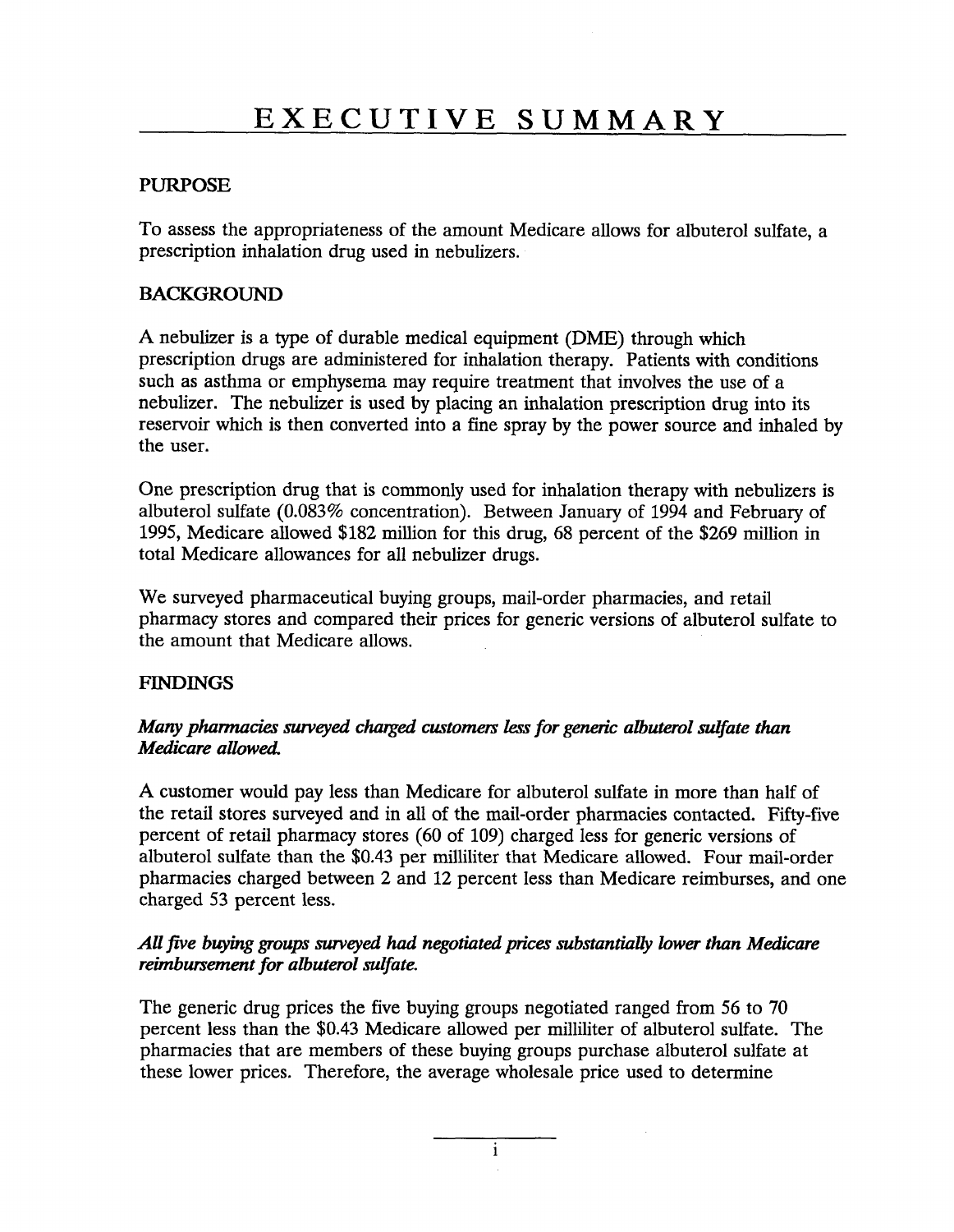Medicare's allowance for albuterol sulfate was significantly higher than the wholesale price paid by thousands of the buying groups' member pharmacies.

#### **RECOMMENDATION**

**We** believe the findings of this report complement and reinforce those of our earlier report, *Medicare Payments for Nebulizer Drugs,* by providing evidence that Medicare's allowance for nebulizer drugs may be inappropriately high. In the earlier report, we found that Medicaid State agencies were reimbursing less for albuterol sulfate than Medicare. We have provided evidence in this report that mail-order pharmacies and many retail pharmacy stores charge customers less for generic versions of albuterol sulfate than Medicare allows. Currently, the DMERCs are utilizing the median of average wholesale prices for generic versions of albuterol sulfate to determine the allowance amount. We believe using the median of the published average wholesale prices does not reflect the actual wholesale pricing of albuterol sulfate that is occurring in the marketplace.

We therefore continue to believe that **HCFA should reexamine its Medicare drug reimbursement methodologies with the goal of reducing payments for prescription drugs,** as we recommended in our earlier report.

#### **AGENCY COMMENTS**

The HCFA concurred with our recommendation. In exploring new strategies for changing Medicare's payment for prescription drugs, HCFA has constructed a framework to calculate drug prices centrally. They are also reviewing other approaches that could improve Medicare drug reimbursement. For the complete text of HCFA'S comments, see Appendix A.

#### **OIG RESPONSE**

We support HCFA's efforts to revise its drug reimbursement mechanisms to more appropriately pay for prescription drugs covered under the Medicare program. We believe revisions to the current payment methodologies that take into account the actual costs of these drugs would provide significant savings to the Medicare program.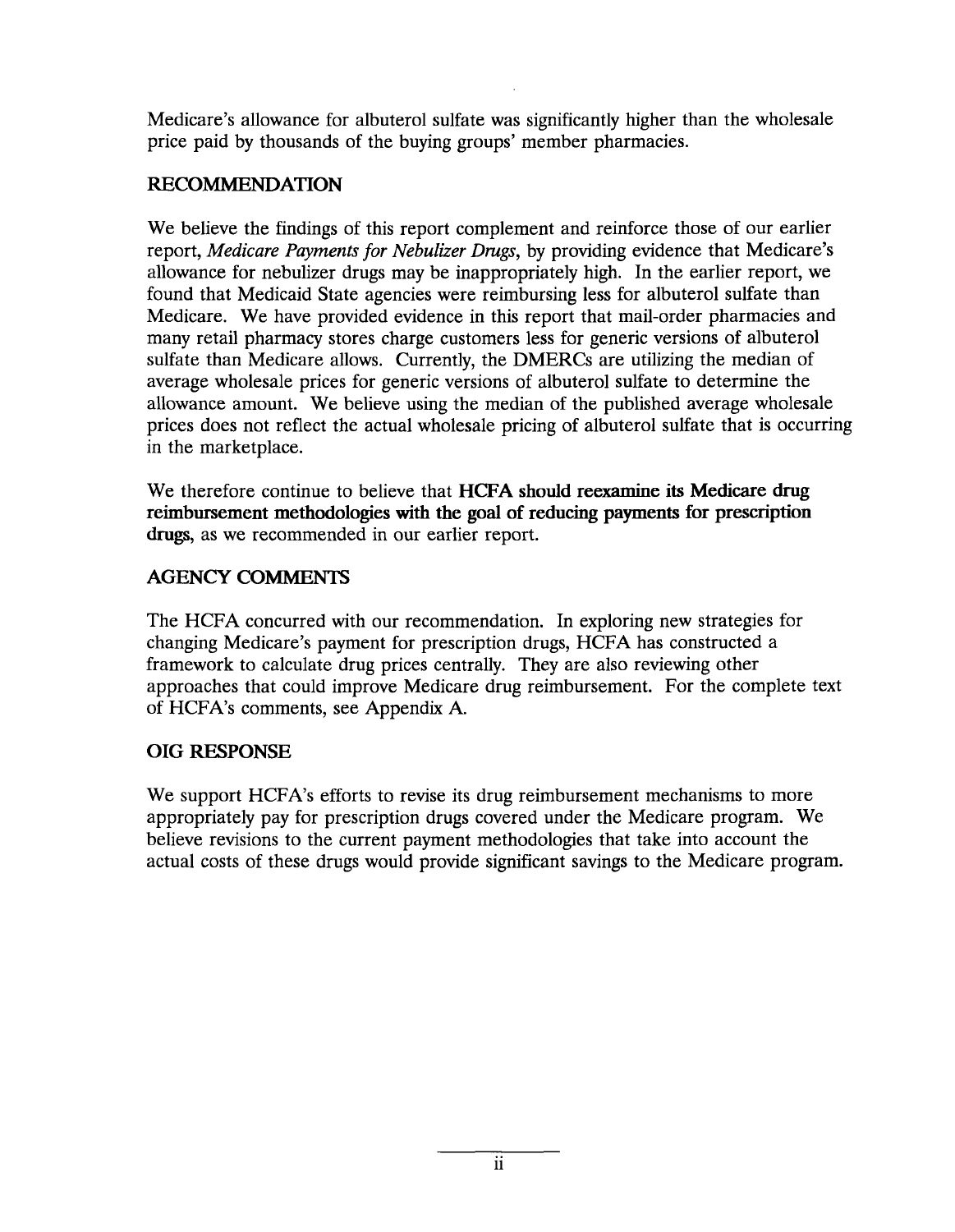## TABLE OF CONTENTS

### **PAGE**

| • Pharmacies' prices were less than Medicare allowances  4 |
|------------------------------------------------------------|
|                                                            |
|                                                            |
|                                                            |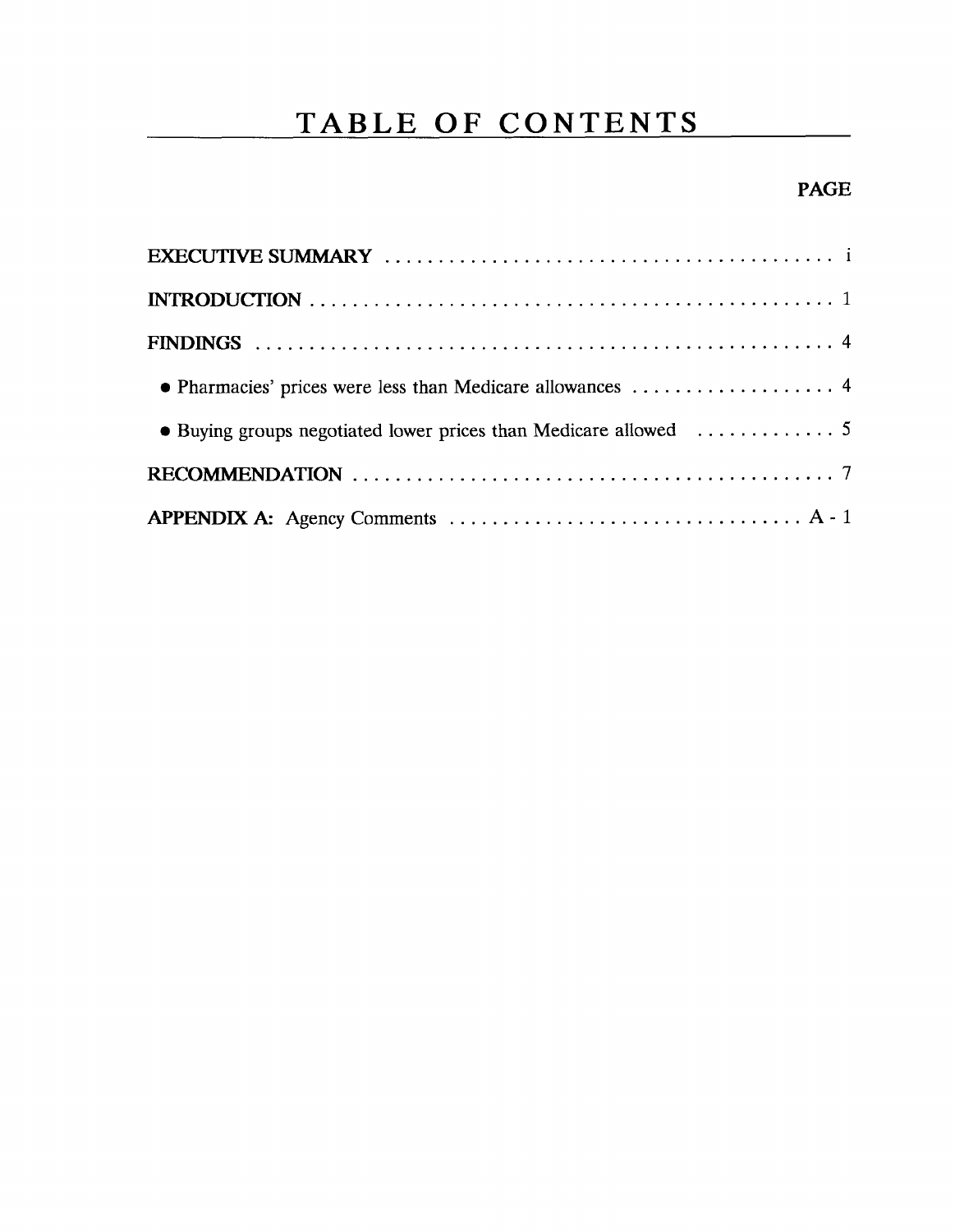#### **PURPOSE**

To assess the appropriateness of the amount Medicare allows for albuterol sulfate, a prescription inhalation drug used in nebulizers.

#### **BACKGROUND**

**A** nebulizer is a type of durable medical equipment (DME) through which prescription drugs are administered for inhalation therapy. It consists essentially of two components: (1) a power source such as an air compressor or ultrasonic device, and (2) a dispensing mechanism consisting of flexible tubing, a mouthpiece, and liquid reservoir. Patients with conditions such as asthma or emphysema may require treatment that involves the use of a nebulizer. The nebulizer is used by placing an inhalation prescription drug into its reservoir which is then converted into a fine spray by the power source and inhaled by the user.

One prescription drug that is commonly used for inhalation therapy with nebulizers is albuterol sulfate (0.083% concentration). Between January of 1994 and February of 1995, Medicare allowed \$182 million for albuterol sulfate (code J7620). This represents 68 percent of the \$269 million in total Medicare allowances for all nebulizer drugs. Medicare allowances for all nebulizer drugs have increased more than 200 percent between 1992 and 1994.

#### *Payment of Nebulizer Drugs in the Medicare Program*

Title XVIII of the Social Security Act authorizes coverage of DME under Medicare Part B. Section 2100.5 of the Medicare Carriers Manual specifies instances involving covered uses of outpatient prescription drugs, including drugs used in conjunction with DME. The Manual specifies that drugs are covered under Medicare Part B as long as the drugs are necessary for the effective use of the DME. This includes inhalation drugs used in nebulizers.

According to 42 Code of Federal Regulations 405.517, Medicare computes an allowed amount for drugs based on the lower of the Estimated Acquisition Cost (EAC) or the national Average Wholesale Price (AWP). The allowed amount is the price that Medicare and its beneficiaries pay a drug supplier. If a drug has multiple sources (as does albuterol sulfate), the price is based on the lower of the EAC or the median of the national AWP for all generic sources. The EAC is determined based on surveys of the actual invoice prices paid for the drug. The AWP is determined through The *Red Book* or similar price listings used in the pharmaceutical industry.

The Health Care Financing Administration (HCFA) designated four Durable Medical Equipment Regional Carriers (DMERCS) to process all claims for durable medical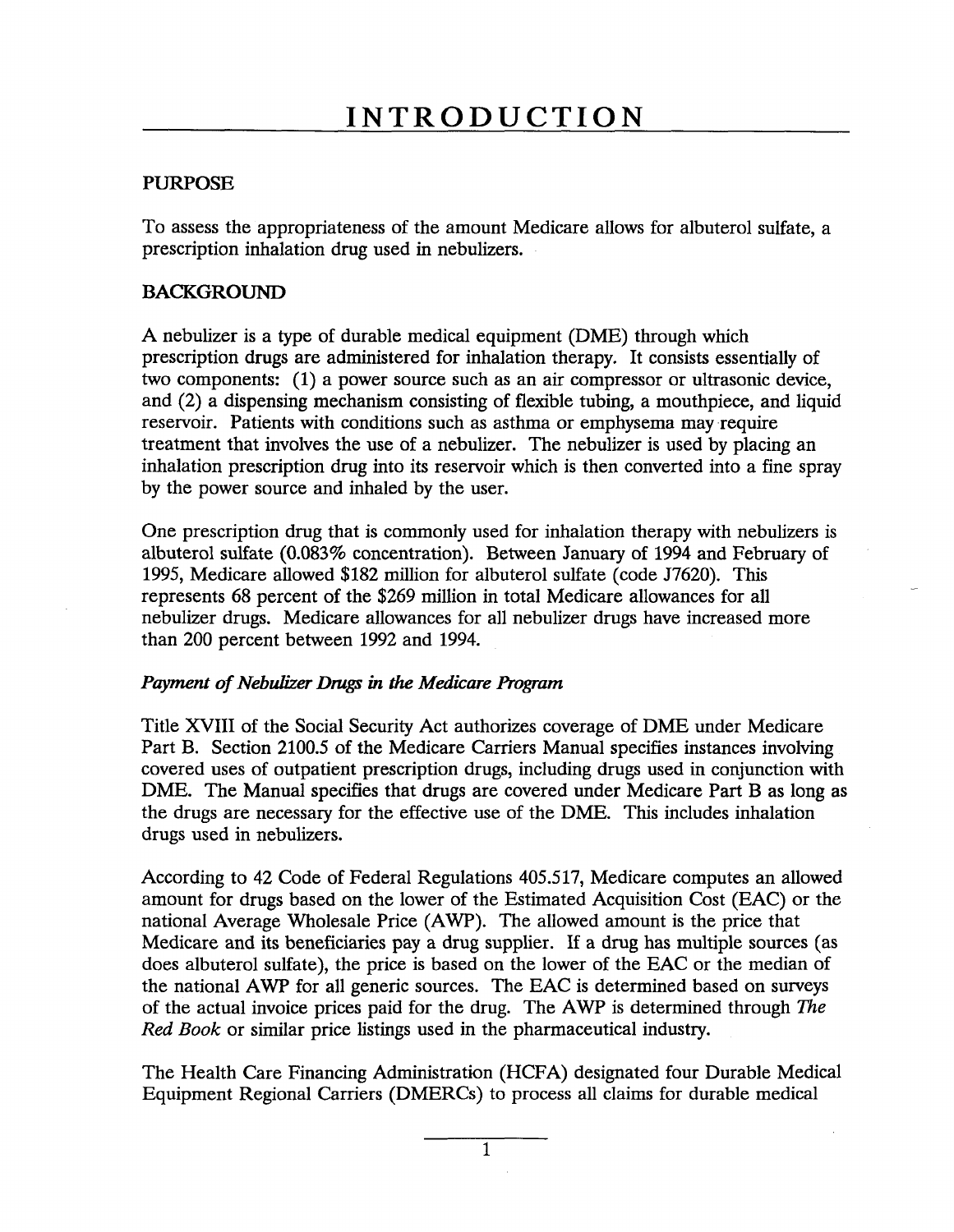equipment, prosthetics, orthotics, and supplies, including nebulizer drugs. Effective October 1, 1993, the DMERCS replaced the local carriers which had previously processed these claims. Each DMERC is responsible for determining the pricing for albuterol sulfate in their regions based on the computation stated in the regulations.

#### *Related Work by the Office of Inspector General*

In a recent report entitled, *Medicare Payments for Nebulizer Drugs (OEI-03-94-O0390),*  the OIG found that Medicaid reimbursed albuterol sulfate and other nebulizer drugs at significantly lower prices than Medicare. For albuterol sulfate, Medicare and its beneficiaries paid \$34 million more in 17 States than the amount that Medicaid would have paid. In a related report, *Suppliers' Acquisition Costs for Albuterol Sulfate (OEI-03-94-O0393),* Medicare's allowances for albuterol sulfate were found to substantially exceed suppliers' actual acquisition costs for the drug.

This inspection was conducted as part of Operation Restore Trust (ORT). The initiative, focused in five States, involves multi-disciplinary teams of State and Federal personnel seeking to reduce fraud, waste, and abuse in nursing homes, hospices, home health agencies, and by durable medical equipment suppliers.

#### **METHODOLOGY**

For the purposes of comparing pricing information, we collected data from pharmaceutical purchasing organizations or buying groups, mail-order pharmacies, and retail pharmacy stores. We used Medicare's allowed amount for this comparison. The allowed amount includes the 80 percent the Medicare program pays directly to the supplier and the 20 percent copayment for which the beneficiary is responsible.

Since albuterol sulfate (0.083% concentration) is a multiple source drug with both brand and generic versions, the DMERCS base their reimbursement on the lower of the estimated acquisition cost (EAC) or the median of the national average wholesale price (AWP) for all generic sources. At the present time, the four DMERCS base their reimbursement allowance on the AWP for the generic sources of albuterol sulfate. Due to the fact that Medicare uses the prices of generic drugs to compute reimbursement for albuterol sulfate, we compared Medicare's reimbursement amount with the prices that buying groups negotiated or pharmacies charged for the generic versions of albuterol sulfate.

The pricing for albuterol sulfate, during the time of our beginning survey work in April 1995, was \$0.43 per milliliter in three DMERCS and \$0.40 in one DMERC. Since 90 percent of the albuterol sulfate paid for by the DMERCS in 1994 was in the three DMERCS with reimbursement of \$0.43, we believe it is fair to use this single price for comparison purposes. The allowance for albuterol sulfate can be updated on a quarterly basis by the DMERCS. Since the time of our inspection work, one DMERC has increased the allowance amount, one has decreased the allowance amount, and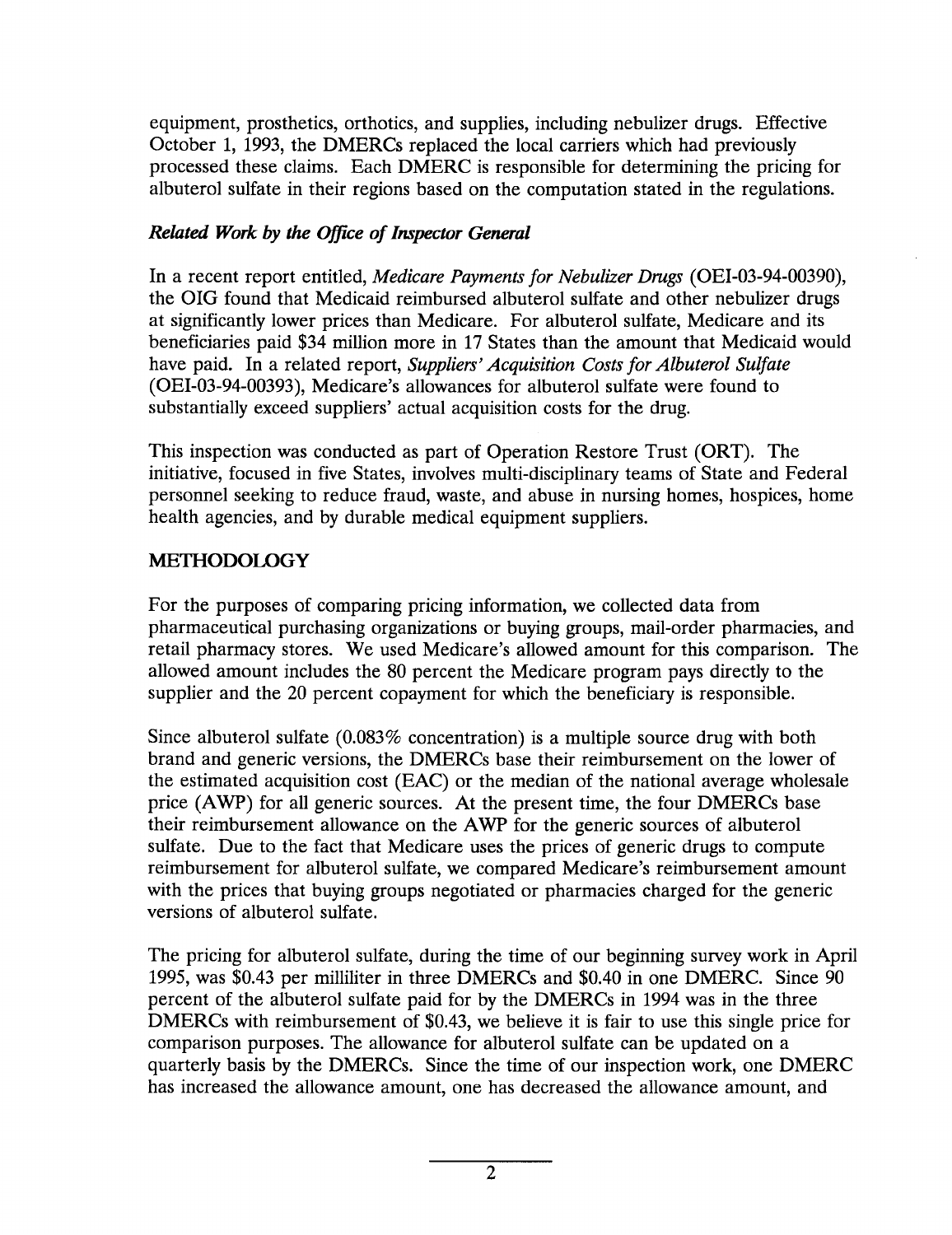two remain at \$0.43. We have chosen to use \$0.43 as the Medicare allowance since that was the amount that was in effect at the start of our data collection.

#### **Survey of Buying Groups and Mail-Order Pharmacies**

Using a standardized data collection instrument, we obtained pricing information on albuterol sulfate from buying groups and mail order pharmacies. We surveyed five buying groups which were considered prominent within the industry. The groups ranged in size from 970 to 2500 member stores nationwide. Buying groups negotiate prices for prescription drugs from drug manufacturers/suppliers. Pharmacies that belong to the buying groups are able to purchase drugs based on these negotiated prices. We also selected five of the largest mail-order pharmacies that did not require customers to be a member of a particular insurance plan but would service any eligible person. However, for one of the mail-order pharmacies, the customer had to be a member of a senior citizen organization and the membership fee for joining the organization was factored into the price. We also obtained any additional fees such as shipping and handling or membership fees that might be charged by the mail-order pharmacies. We factored these charges into the prices.

#### **Survey of Retail Pharmacy Stores**

Using a standardized data collection instrument, we contacted retail pharmacy stores in four States to determine their prices for albuterol sulfate. We purposefully selected four States (California, Florida, Missouri, and North Carolina) for which statewide information on pharmacies was available through our Office of Audit Services (OAS). For each State, we randomly selected 35 retail chain pharmacies. Ninety-six percent of the pharmacies in our survey (134 of 140) provided information to us. Seventyeight percent of the retail pharmacies (109 of 140) provided us with prices for the generic versions of albuterol sulfate.

This inspection was conducted in accordance with the *Quality Standards for Inspections*  issued by the President's Council on Integrity and Efficiency.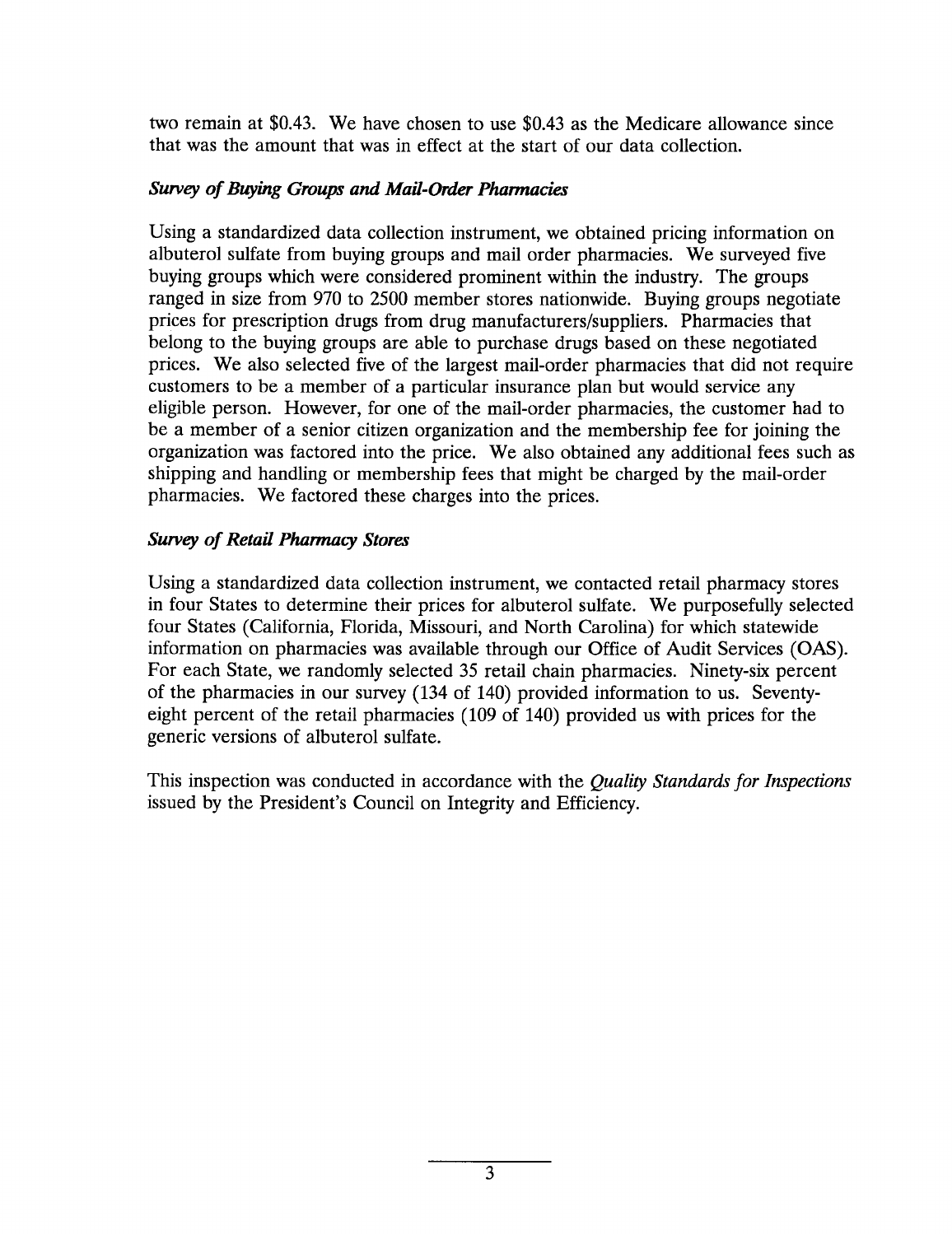#### MANY PHARMACIES SURVEYED CHARGED CUSTOMERS LESS FOR **GENERIC ALBUTEROL SULFATE THAN MEDICARE ALLOWED.**

A customer would pay less than Medicare for albuterol sulfate in more than half of the retail stores surveyed and in all of the mail-order pharmacies contacted.

#### More than half of retail pharmacies surveyed charged customers less for generic albuterol sulfate than Medicare allowed.

Fifty-five percent of retail pharmacy stores (60 of 109) charged less for generic versions of albuterol sulfate than the \$0.43 per milliliter that Medicare allowed. The chart below summarizes the prices that pharmacies charged for albuterol sulfate.



Many of the pharmacies' prices were significantly less than the amounts Medicare and its beneficiaries paid for albuterol sulfate. Sixteen percent of pharmacies charged at least 30 percent less for generic versions of albuterol sulfate than Medicare would have allowed for the same drugs. Eleven percent of pharmacies had prices between 20 and 30 percent less than Medicare. Almost one-fifth of pharmacies (19 percent) charged between 10 and 19 percent less than the Medicare allowance of \$0.43. In addition, more than one-third of pharmacies in our survey (39 percent) provide a further discount to senior citizens purchasing prescription drugs.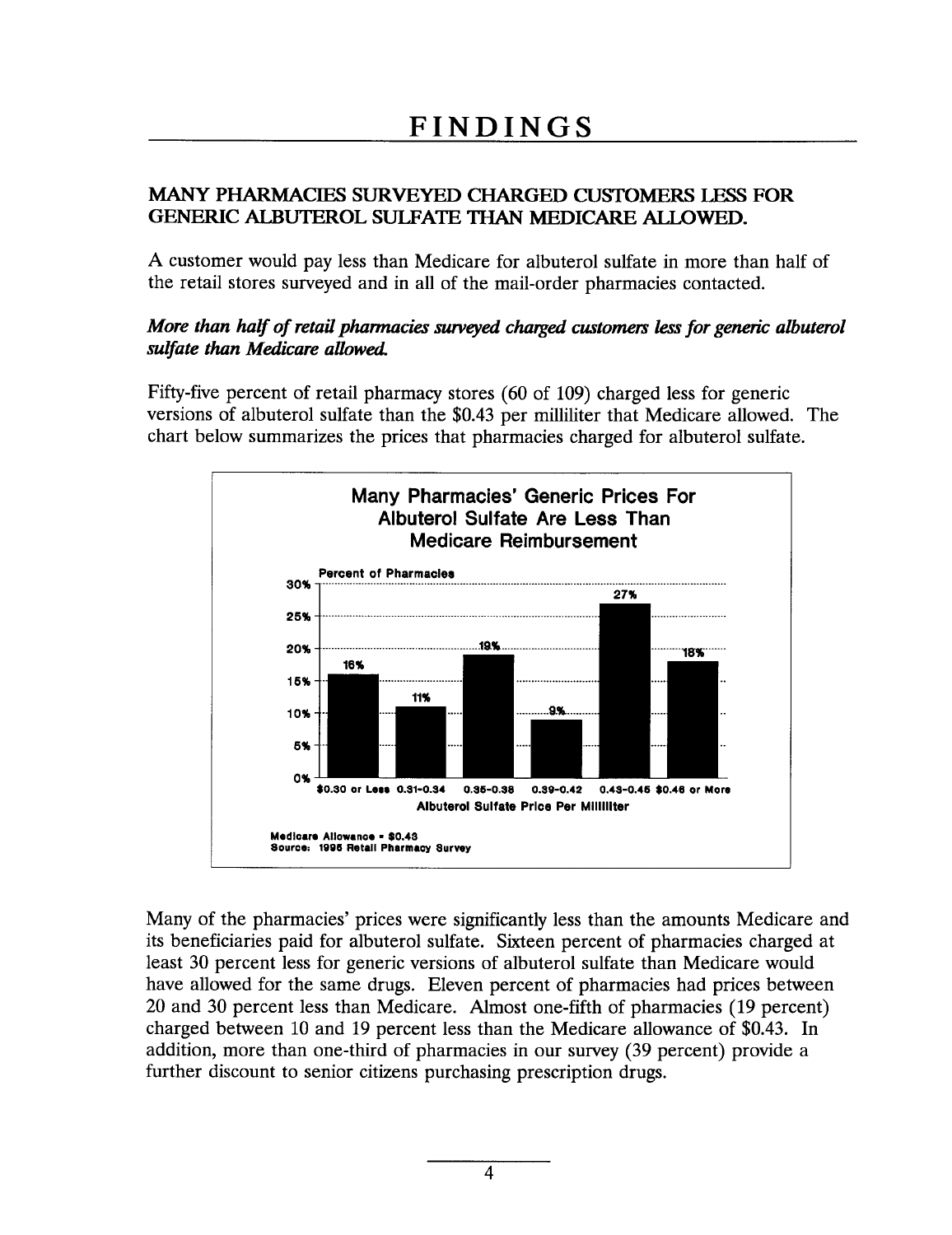#### All five mail-order pharmacies charged less *than the Medicare allowance for albuterol sulfate.*

All five of the mail-order pharmacies charged their customers less for albuterol sulfate then Medicare and its beneficiaries paid for albuterol sulfate. Four of these pharmacies' charges ranged from \$0.38 to \$0.42, or between 2 to 12 percent less than Medicare allowances per milliliter of drug. One of them charged only \$0.20, or 53 percent less. If a Medicare beneficiary received 375 milliliters of albuterol sulfate per month for inhalation therapy, Medicare and the beneficiary would save anywhere from \$4 to **\$87** a month if Medicare based its reimbursement on the prices charged by these mail order companies. The savings to Medicare and its beneficiaries could be even greater since four of the mail-order companies offer lower prices when larger volumes of drugs are purchased. For the example used above of 375 milliliters of albuterol sulfate, these pharmacies would have charged an additional 2 to 20 percent less per milliliter.

#### *ALL F~ BUYING GROUPS SURKt?YEDHAD NEGOTL41ED PMCES*  SUBSTANTIALLY LOWER THAN MEDICARE REIMBURSEMENT FOR *ALBUTEROL SULFATE.*

The generic drug prices that five buying groups negotiated ranged from 56 to 70 percent less than the \$0.43 Medicare allowed per milliliter of albuterol sulfate. The thousands of pharmacies that are members of these buying groups purchase albuterol sulfate for the prices listed in the table below. These prices were significantly lower than the average wholesale prices for generic drugs that the DMERCS had been using to establish the pricing for albuterol sulfate.

| <b>Type of Payer</b>                | Price per milliliter       |
|-------------------------------------|----------------------------|
| Medicare Allowance                  | \$0.43                     |
| <b>Pharmaceutical Buying Groups</b> | \$0.13/\$0.15 <sup>1</sup> |
|                                     | \$0.16                     |
|                                     | \$0.16                     |
|                                     | \$0.18                     |
|                                     | $$0.18/\$0.191$            |

#### **Price for Generic Version of Albuterol Sulfate**

 $<sup>1</sup>$  Provided prices for more than one manufacturer of generic albuterol sulfate.</sup>

The buying groups were able to offer lower drug purchase prices to their member pharmacies because they negotiate prices directly with drug manufacturers/suppliers. The member pharmacy would then purchase the prescription drug at the negotiated price plus a wholesaler upcharge. The upcharge is a percentage of the negotiated price that is applied to their members' purchases. The upcharges that members of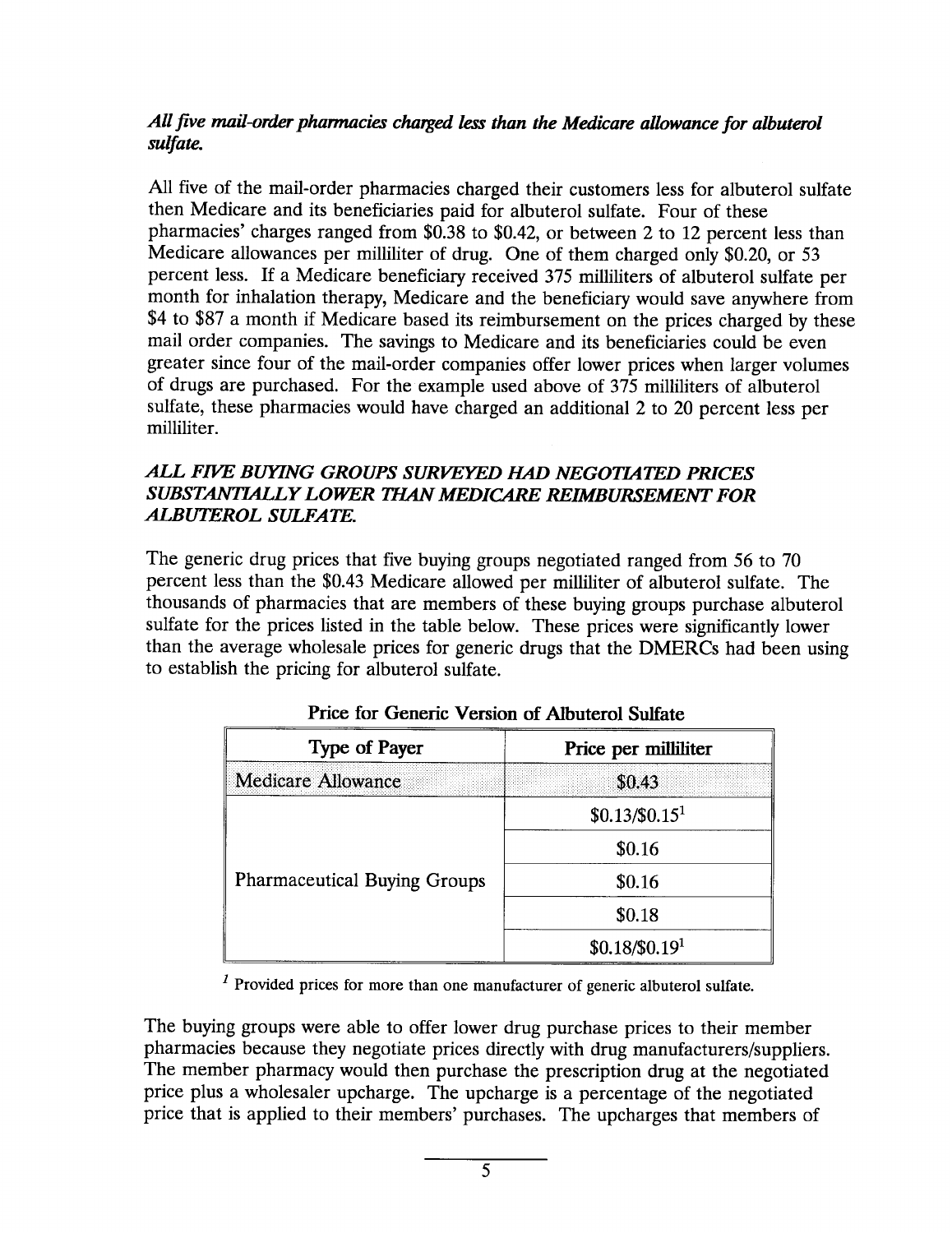these five buying groups paid ranged from 3 to 6 percent. The prices in the table include these upcharges and thereby represent a pharmacy's total wholesale purchase price for one milliliter of albuterol sulfate. Therefore, the average wholesale price used to determine Medicare's allowance for albuterol sulfate was more than double the wholesale price paid by thousands of the buying groups' member pharmacies.

 $\sim$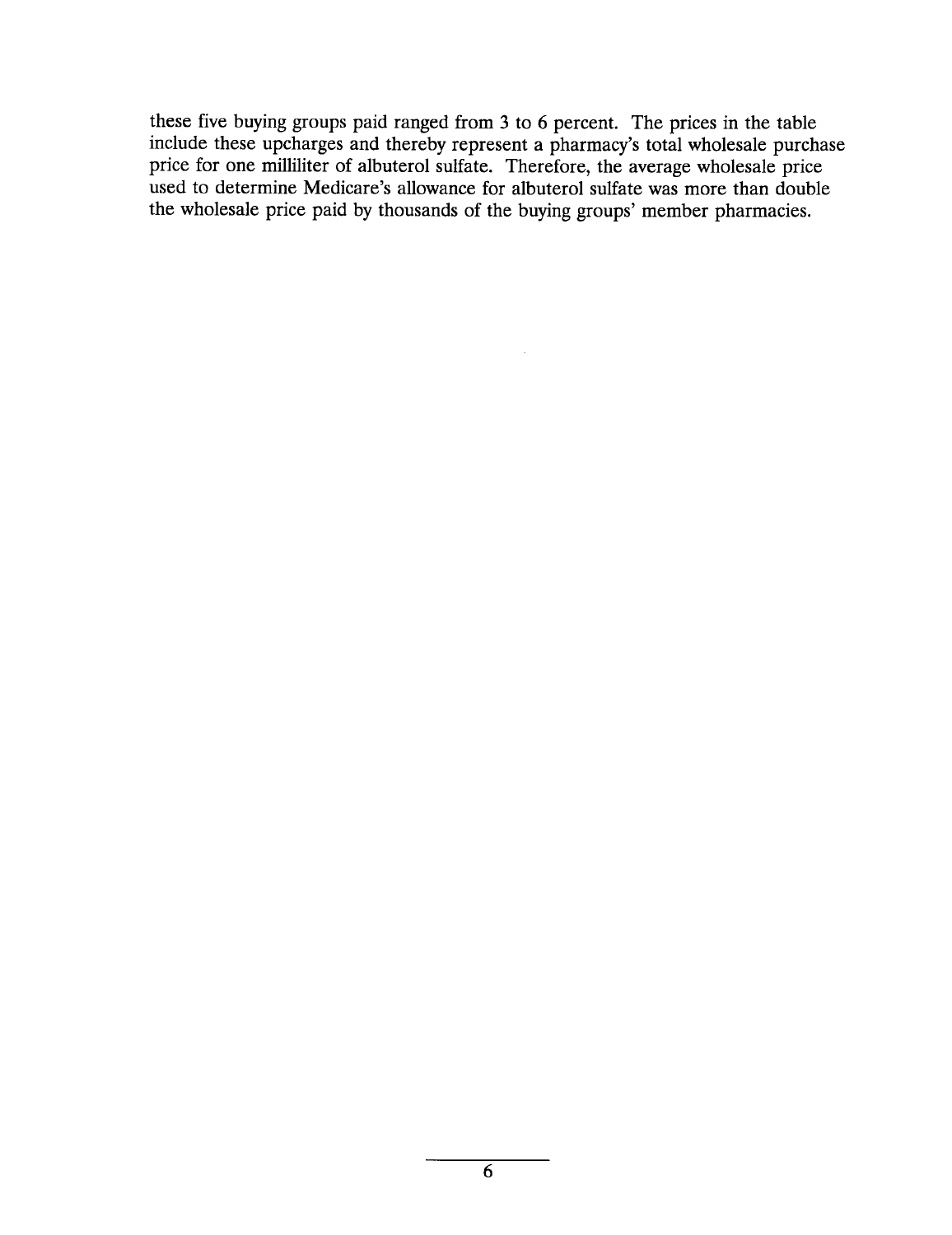We believe the findings of this report complement and reinforce those of our earlier report, *Medicare Payments for Nebulizer Drugs,* by providing evidence that Medicare's allowance for nebulizer drugs may be inappropriately high. In the earlier report, we found that Medicaid State agencies were reimbursing less for albuterol sulfate than Medicare. We have provided evidence in this report that mail-order pharmacies and many retail pharmacy stores charge customers less for generic versions of albuterol sulfate than Medicare allows. Currently, the DMERCs are utilizing the median of average wholesale prices for generic versions of albuterol sulfate to determine the allowance amount. We believe using the median of the published average wholesale prices does not reflect the actual wholesale pricing of albuterol sulfate that is occurring in the marketplace.

#### **We therefore continue to believe that HCFA should reexamin e its Medicare drug reimbursement methodologies with the goal of reducing payments for prescription drugs, as we recommended in our earlier report.**

For our readers' convenience, we repeat here the options contained in our prior report for changing Medicare's payment for prescription drugs.

#### Discounted Wholesale Price

Many State agencies use a discounted AWP to establish drug prices. Medicare should have a similar option. Medicare could base its drug payment on the lower of a discounted AWP or the median of the AWP for all generic sources, whichever results in the lower cost to Medicare and its beneficiaries. To implement this recommendation, HCFA would have to revise Medicare's claims coding system which does not identifj the manufacturer or indicate if the drug is a brand name or a generic equivalent, information that is needed to discount the AWP and obtain a rebate for a specific drug. Medicaid uses the National Drug Code (NDC) in processing drug claims. The NDC identifies the manufacturer and reflects whether the drug is a brand name or a generic equivalent.

#### Manufacturers' Rebates

Medicare could develop a legislative proposal to establish a mandated manufacturers' rebate program similar to Medicaid's rebate program. We recognize that HCFA does not have the authority to simply establish a mandated manufacturers' rebate program similar to the program used in Medicaid. Legislation was required to establish the Medicaid rebate program, and would also be required to establish a Medicare rebate program. We have not thoroughly assessed how a Medicare rebate program might operate, what administrative complexities it might pose, or how a Medicare rebate program might differ from a Medicaid rebate program. We believe, however, the legislative effort would be worthwhile. The same manufacturers that provide rebates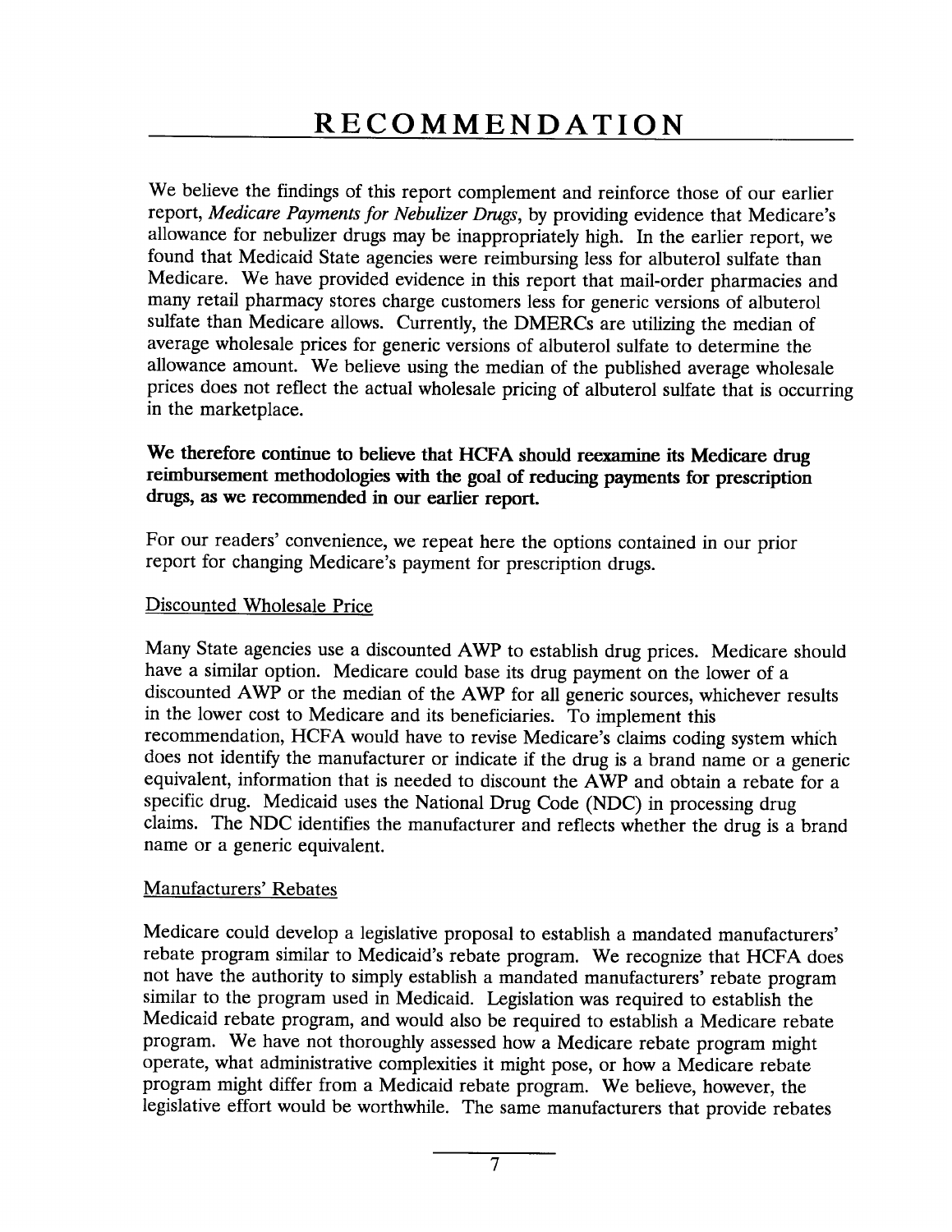to Medicaid make the drugs that are used by Medicare beneficiaries and paid for by the Medicare program.

#### Competitive Bidding

Medicare could develop a legislative proposal to allow it to take advantage of its market position. While competitive bidding is not appropriate for every aspect of the Medicare program or in every geographic location, we believe that it can be effective in many instances, including the procurement of drugs. Medicare could ask pharmacies to compete for business to provide Medicare beneficiaries with prescription drugs. All types of pharmacies could compete for Medicare business, including independents, chains, and mail-order pharmacies.

#### Inherent Reasonableness

Since Medicare's guidelines for calculating reasonable charges for drugs result in excessive allowances, the Secretary can use her "inherent reasonableness" authority to set special reasonable charge limits. If this option is selected, however, it will not be effective unless the Secretary's authority to reduce inherently unreasonable payment levels is streamlined. The current inherent reasonableness process is resource intensive and time consuming, often taking two to four years to implement. Medicare faces substantial losses in potential savings--certainly in the millions of dollars--if reduced drug prices cannot be placed into effect quickly.

#### **Acquisition Cost**

Medicare could base the payment of drugs on the EAC. The DMERCs currently have this option; however, HCFA has been unsuccessful in gathering the necessary data to fully implement it. Once the problem of gathering the necessary data is overcome, the use of the EAC would result in lower allowed amounts. A variation of this option is to use actual rather than estimated acquisition cost.

### **AGENCY COMMENTS**

The HCFA concurred with our recommendation to reexamine Medicare's drug reimbursement methodologies with a goal of reducing payments. In exploring new strategies for changing Medicare's payment for prescription drugs, HCFA has constructed a framework to calculate drug prices centrally. They have also developed a crosswalk between Medicare's current coding system and the National Drug Codes (NDCS) to enable claims processing using the NDC. In addition, HCFA is examining the use of competitive bidding for nebulizers and associated drugs under its demonstration authority.

The HCFA agreed with our concerns about invoking the inherent reasonableness authority and stated that it appreciated the OIG'S work in this area. The HCFA is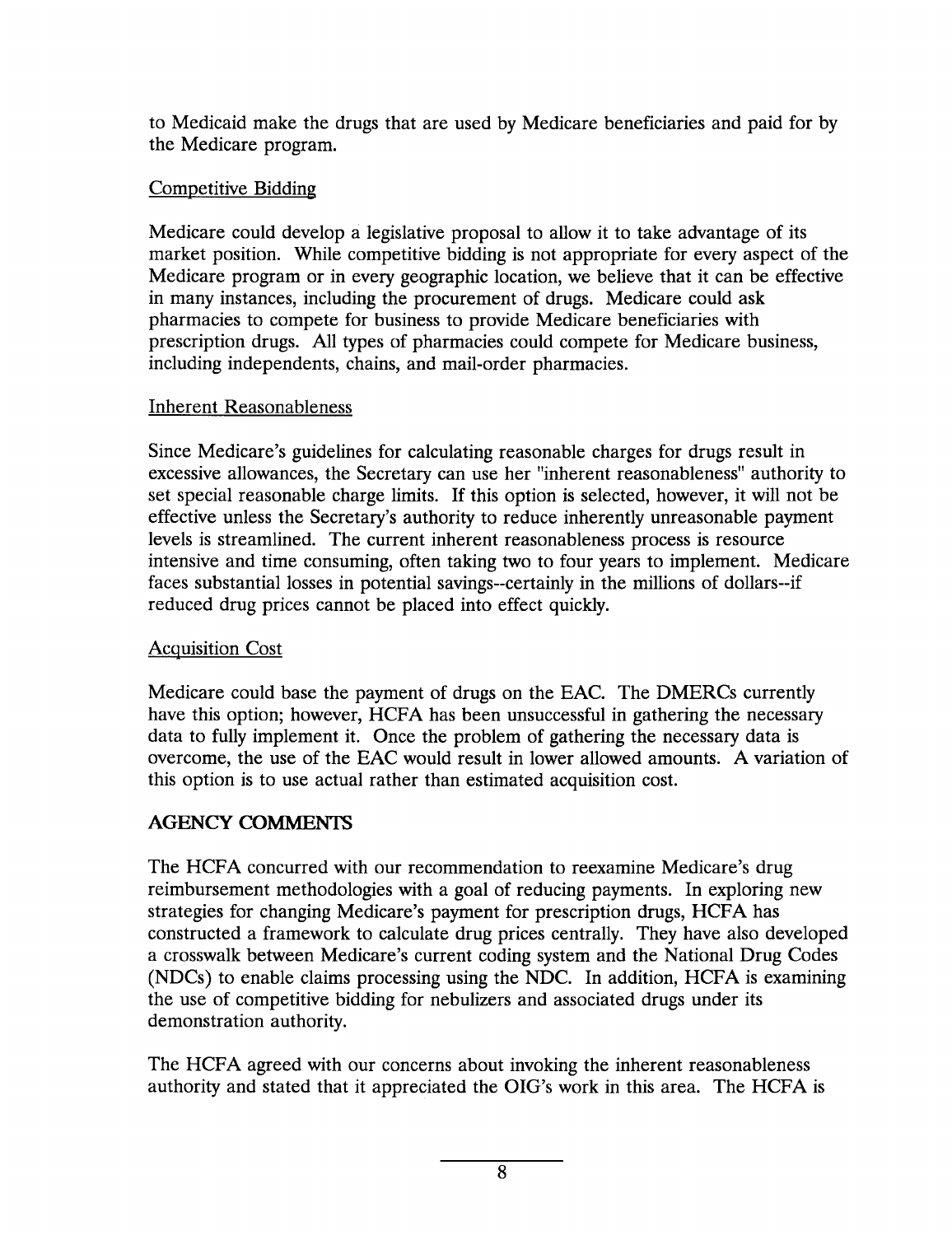currently addressing this issue through the regulatory process. The full text of HCFA'S comments are presented in Appendix A,

#### **OIG RESPONSE**

We support HCFA's efforts to revise its drug reimbursement mechanisms to more appropriately pay for prescription drugs covered under the Medicare program. We believe revisions to the current payment methodologies that take into account the actual costs of these drugs would provide significant savings to the Medicare program.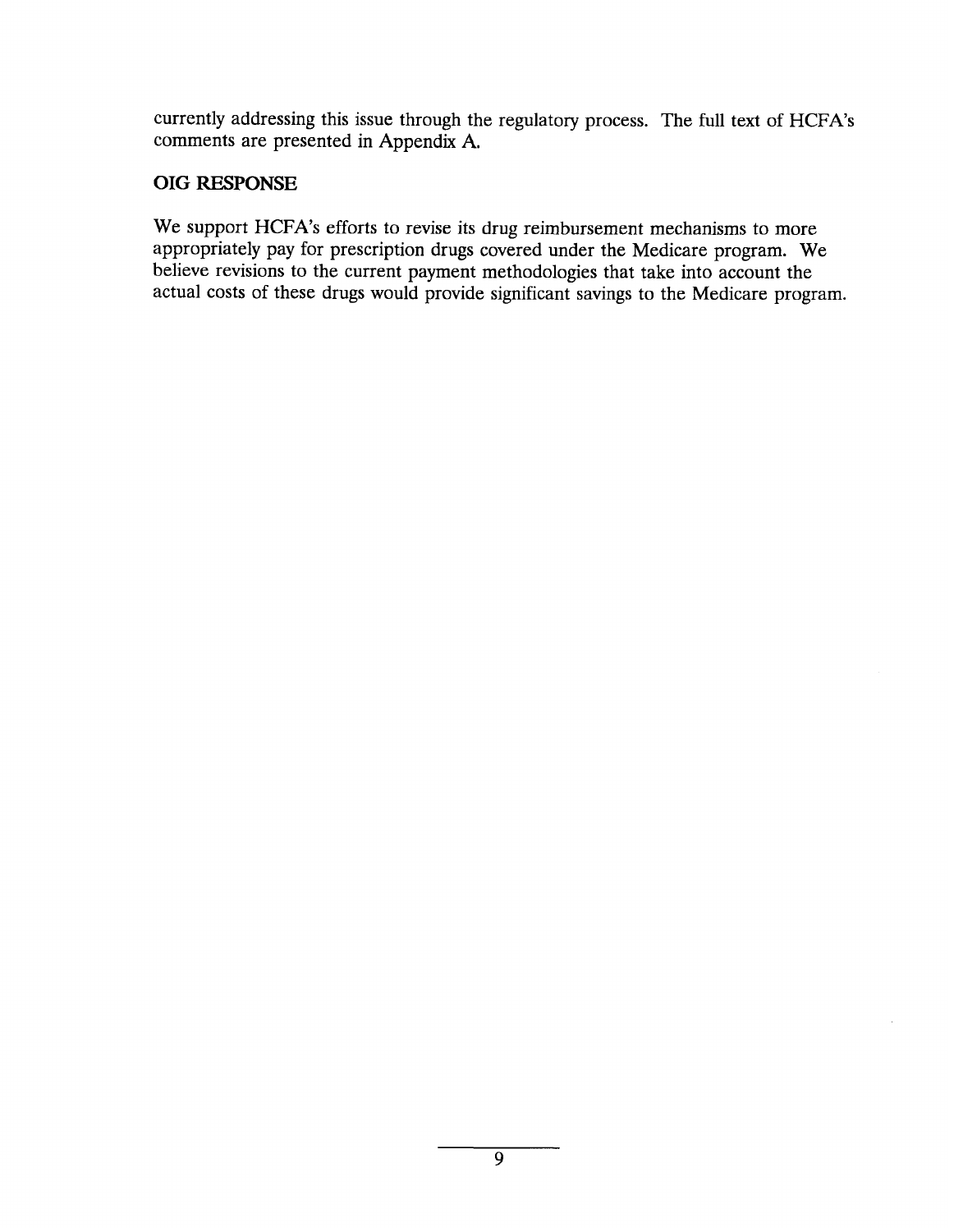### **APPENDIX A**

**AGENCY COMMENTS**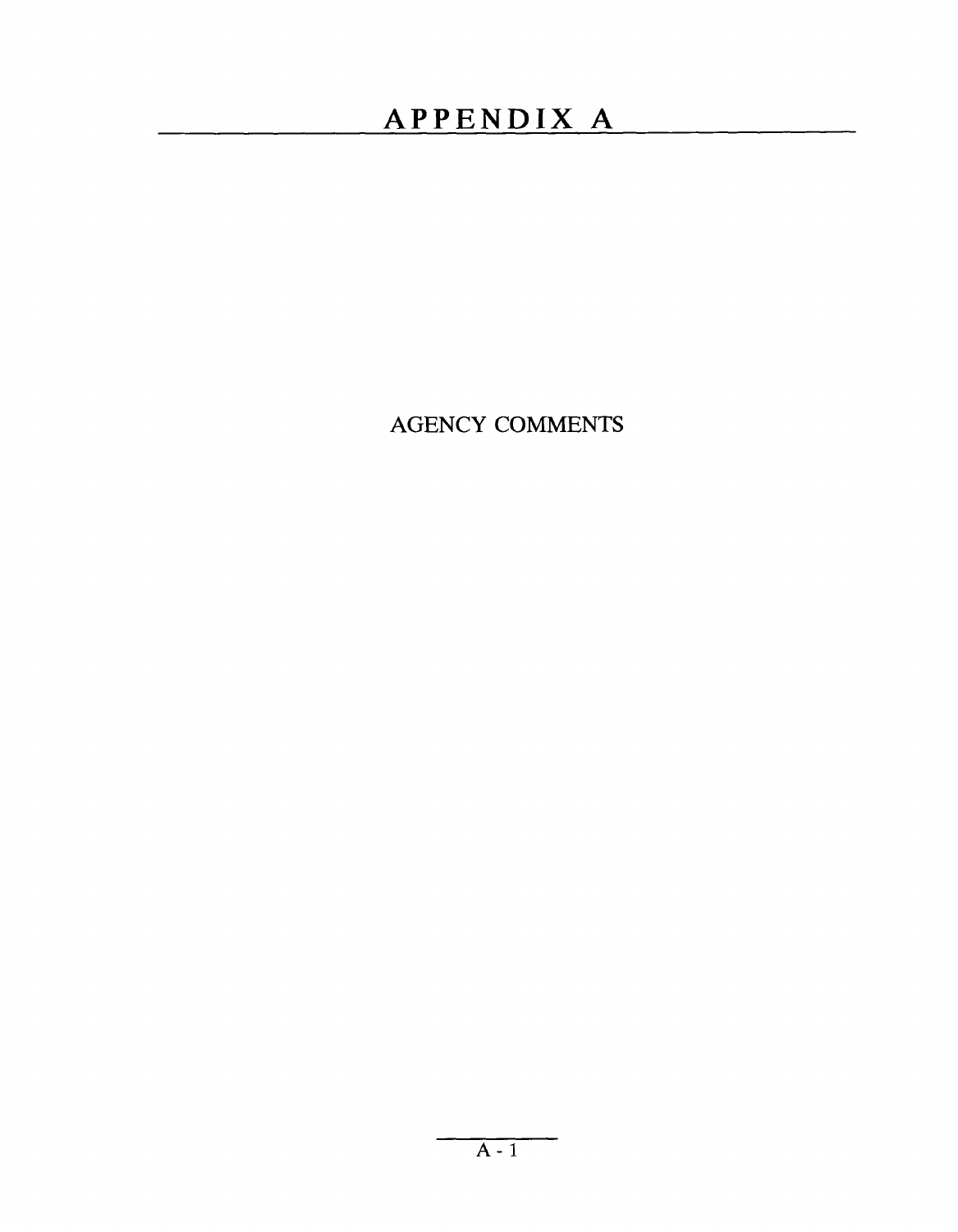

The Administrator Washington, D.C. 20201

- MAY 3 1996 DATE:
- TO: June Gibbs Brown
- Bruce C. Vladeck Guelle **FROM:**
- SUBJECT: Office of Inspector General (OIG) Working Draft Reports: Appropriateness of Medicare Prescription Drug Allowance" (OEI-03-94-00420), "Supplier Acquisition Costs for Albuterol Sulfate" (OEI-03-94-00393), "A Comparison of Albuterol Sulfate Prices"(OEI-03-94-00392)

We reviewed the subject reports concerning Medicare payments for outpatient prescription drugs. Our detailed comments on the findings and recommendations are attached for your consideration. Thank you for the opportunity to review and comment on the reports.

Attachment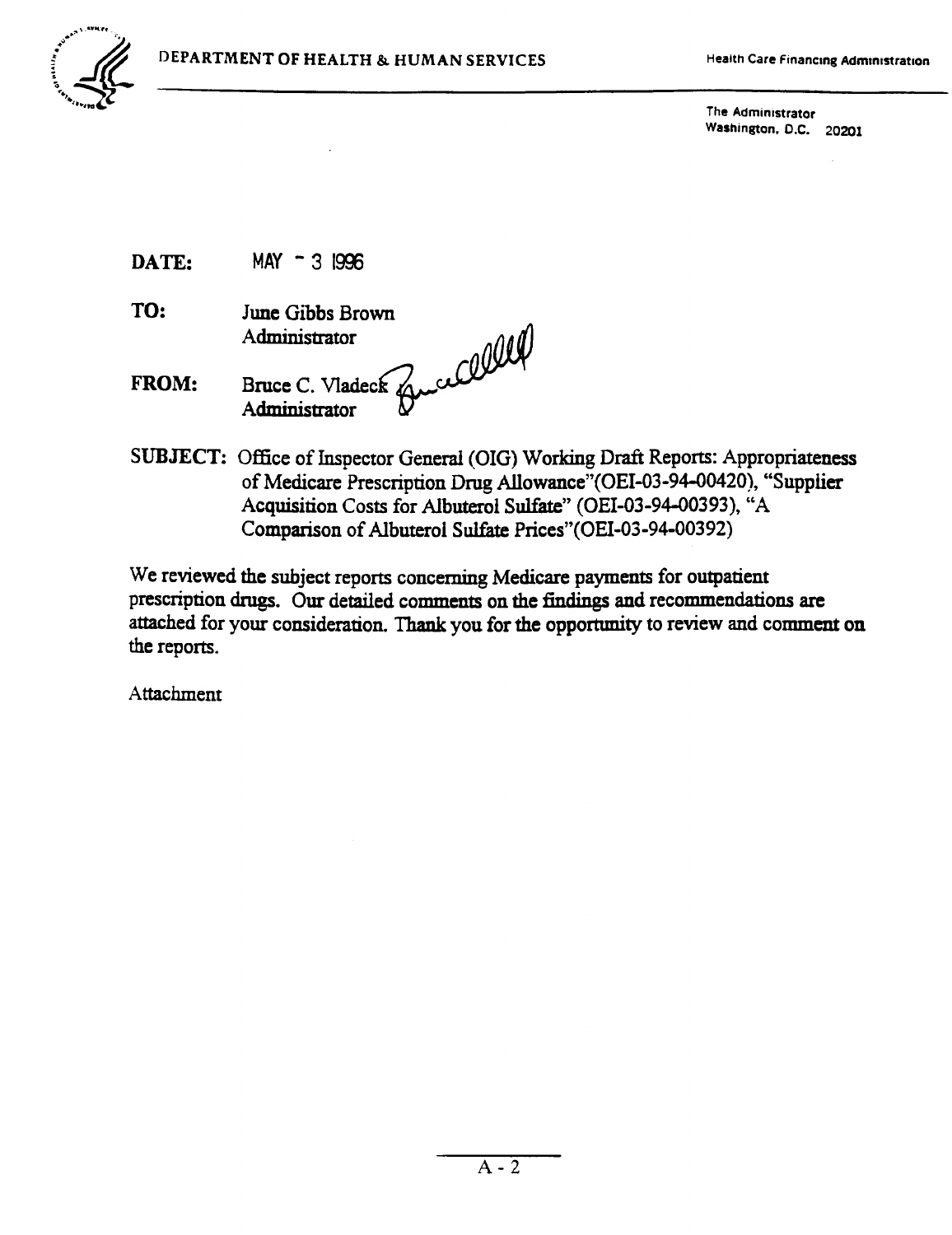### Health Care Financing Administration (HCFA) Comments on Office of Inspector General (OIG) Working Draft Reports: "Medicare Prescription Drug Allowances." (OEI-03-94-00420). "Supplier Acquisition Costs for Albuterol Sulfate."<br>(OEI-03-94-00393), and "A Comparison of Albuterol Sulfate Prices,"  $(OEI-03-94-00392)$

### **OIG Recommendation**

reducing payments as appropriate. reducing payments as appropriate.

#### HCFA Response

 $follows$ 

#### Discounted Wholesale Price

be **constructeda** fhunework to caiculate drug prices centrally. Also, we are developing In exploring new strategies for changing Medicare's payment for prescription drugs, we have constructed a framework to calculate drug prices centrally. Also, we are developing a crosswalk between the current HCFA Common Procedure Coding Systems and the National Drug Code (NDC) to process claims using the NDC.

#### Manufacturer's Rebates

benefit in the Heaith Care Reform legislation in the Health Care Reform legislation that HCFA is considered in While the  $A_0$ considering.

#### Competitive Bidding

under its demonstration authority.

#### Inherent Reasonableness

We agree and appreciate OIG's work in this area. HCFA is addressing this issue through the regulatory process. This process has a comment period; therefore, it requires time to implement.